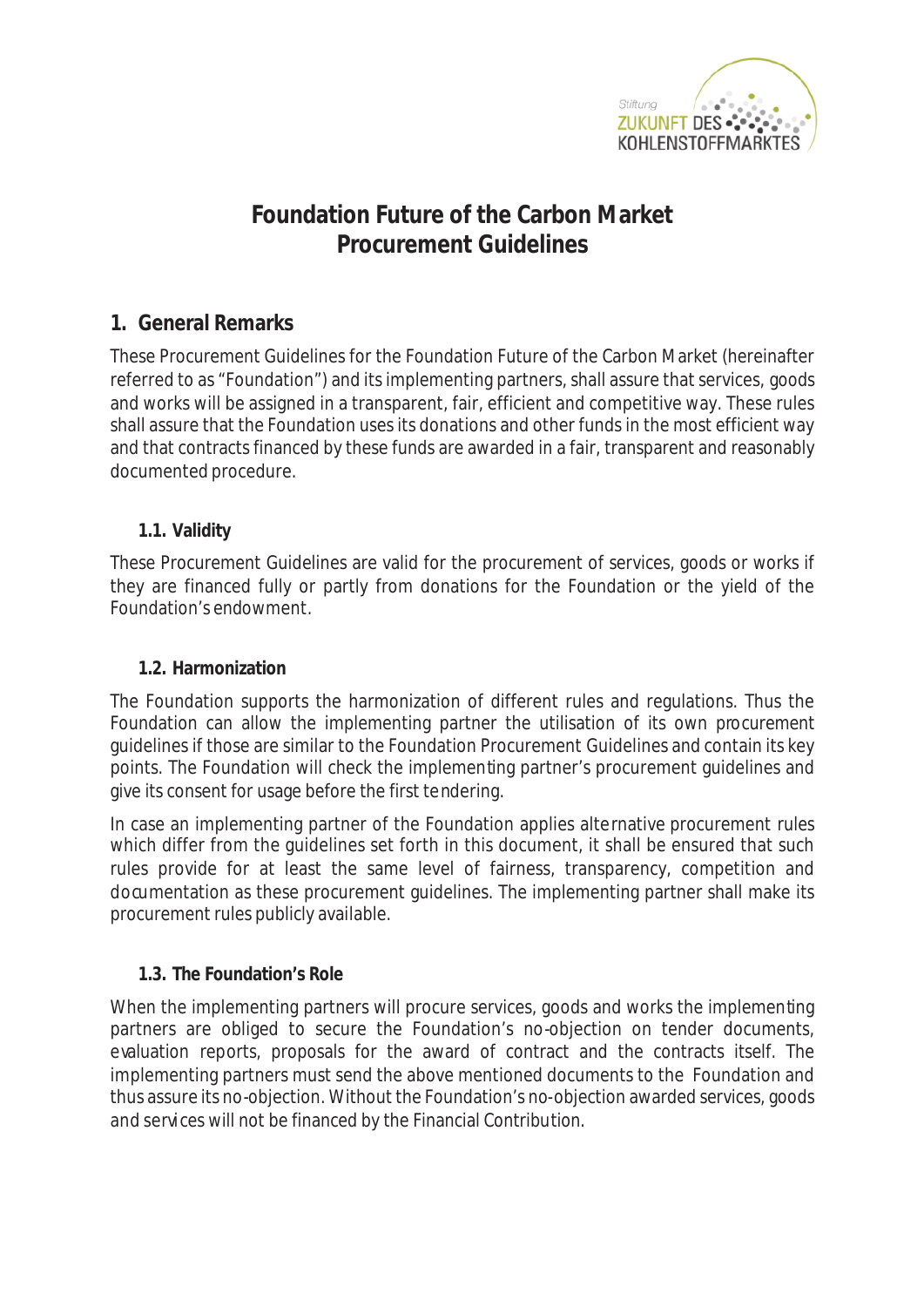

#### **1.4. Fairness and Transparency**

All bidders which take part in a procurement for services, goods or works financed fully or partly by funds stemming from the Foundation must assure a fair and transparent competition and to fulfil at least the ILO key norms which are ratified by the country in which the services or works are performed. These must be documented by signing a declaration of undertaking in compliance with the specimen in Annex 1. If this declaration of undertaking will not be shown the bidder will be excluded from the tender. If there is any personnel relation between the bidder and the Foundation or the implementing partner this must be stated as this might result in an exclusion of the bidder.

### **1.5. Confidentiality**

The tender shall be treated confidential. During the tender process no information will be given to bidders or third parties who do not participate at the tender with regards to the evaluation of the proposals and recommendations for the award of contract. If the confidentiality has been harmed the tender can be cancelled. In the time between the public announcement of the tender and the award of the contract discussions with the bidders about their offer are not allowed. However, visits to the project sites or searching of documents are allowed as long as these activities serve the bidders for getting acquainted with the working environment. Furthermore questions for clarification in written form are allowed. The answers will be given also in written form and will be made available to all bidders at the same time.

#### **1.6. Eligible Bids**

Only skilled, efficient, reliable and law-abiding bidders will be considered as contractors. Bids from companies, organisations or individuals are not accepted for the tender process if any of the following reasons for exclusion apply:

- The company, organisation or individual is listed in the sanction and embargo list of the UN Security Council, the EU or the German Government.
- The company, organisation or individual is legally barred from the procurement process on the grounds of previous violations of regulations on fraud and corruption.
- The company, organisation or individual to be contracted for considerable portions of the contract are enterprises economically intertwined with persons conducting the tender.

## **2. Tender Stages**

The procurement for services as well as for the goods and works is classified in three stages with different limits. Within the limits for the first stage free awarding to a qualified company, organisation or individual is possible, within the limits for the second stage at least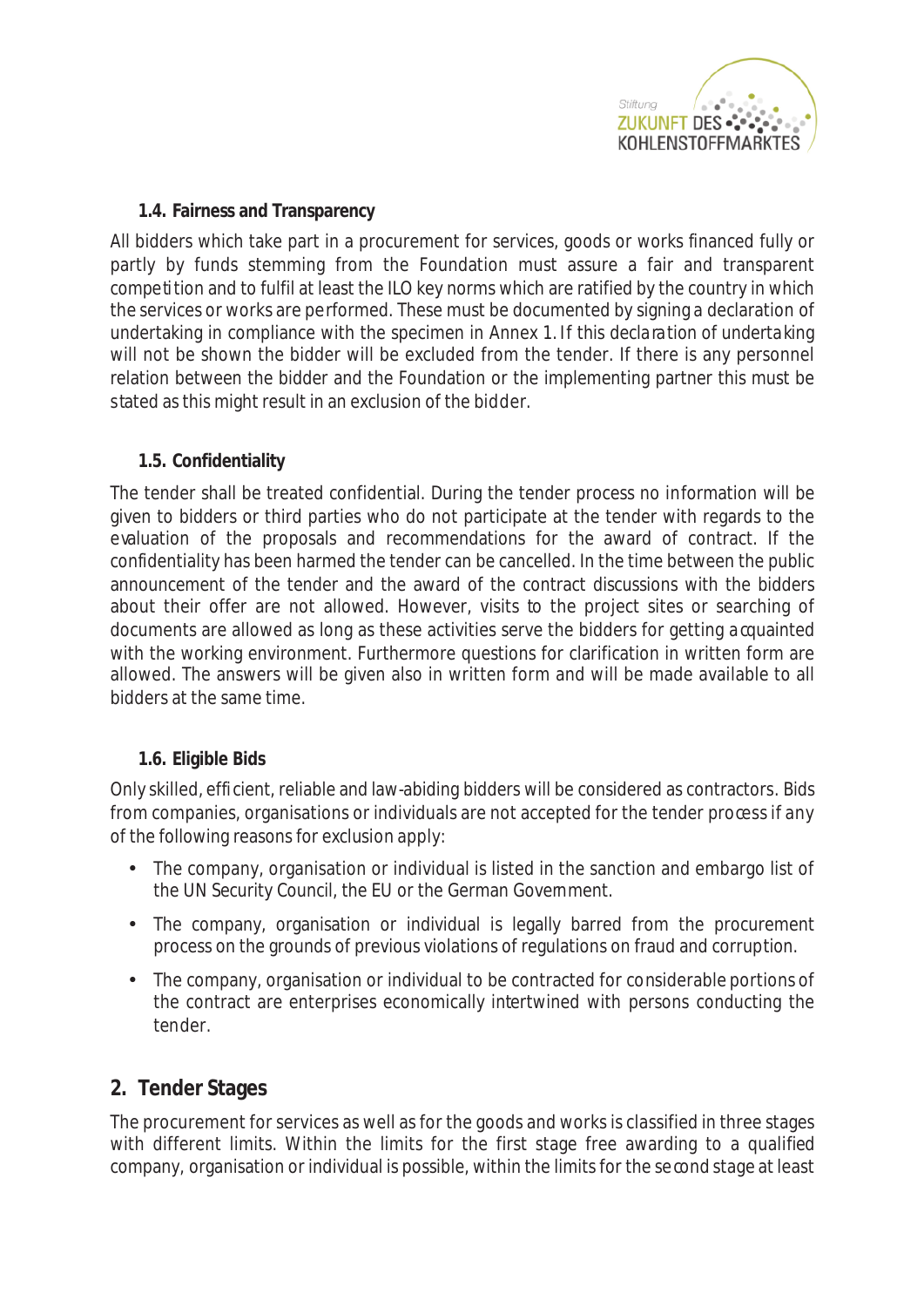

three bids from three different qualified companies, organisations or individuals can be compared and above the limit for the third stage a public competitive bidding shall be done.

Only skilled, efficient, reliable and law-abiding bidders will be considered as contractors.

#### **2.1. Limits**

The limits for services, goods and works are:

- **Stage 1 up to 20,000 Euros:** restricted tender based on a shortlist of at least three qualified bidders. Single tender procedure (i.e. free awarding) is possible if a reasonable justification<sup>1</sup> can be presented. A single tender needs to be approved by the board.
- **Stage 2 from 20,001 Euros up to 200,000 Euros:** public competitive bidding. Restricted tender based on a short list of at least three qualified bidders is possible if a reasonable justification<sup>2</sup> can be presented. A single tender needs to be approved by the board.
- **Stage 3 starting from 200,001 Euros:** public competitive bidding

The value of the tendered services, goods and works shall be based on realistic and conservative assumptions which are documented in a transparent manner.

In justified exceptions the above stated limits can be shifted. However, this must be well explained and documented and if the implementing partner procures the Foundation's noobjection. In general the choice of the tender procedure and in case of stage 1 and 2 the choice of the requested companies must be well explained and documented.

## **2.2. Stage 1: Single Tender Procedure**

The contract can be freely awarded to a qualified company, organisation or individual. The choice of the company, organisation or individual must be well explained and documented. If the implementing partner procures the Foundation must give its no-objection with regards to the chosen company before the contract enters into force.

#### **2.3. Stage 2: Price Comparison**

At least three qualified companies, organisations or individuals must be asked to submit a bid. The choice of the companies, organisations or individuals must be well explained and documented. If the implementing partner procures the Foundation must give its noobjection with regards to the chosen company before the contract enters into force.

<sup>1</sup> Free awarding could be possible if a better result through a restricted tender can not be reasonably expected (e.g. if only one potential bidder has the necessary qualification and / or capacity for the assignment or if in special cases standardized prices exist, etc.).

<sup>&</sup>lt;sup>2</sup> Restricted tender could be possible if a better result through public competitive bidding can not be reasonably expected (e.g. if only a very limited number of potential bidders have the necessary qualification and / or capacity for the assignment or if in special cases standardized prices exist, etc.).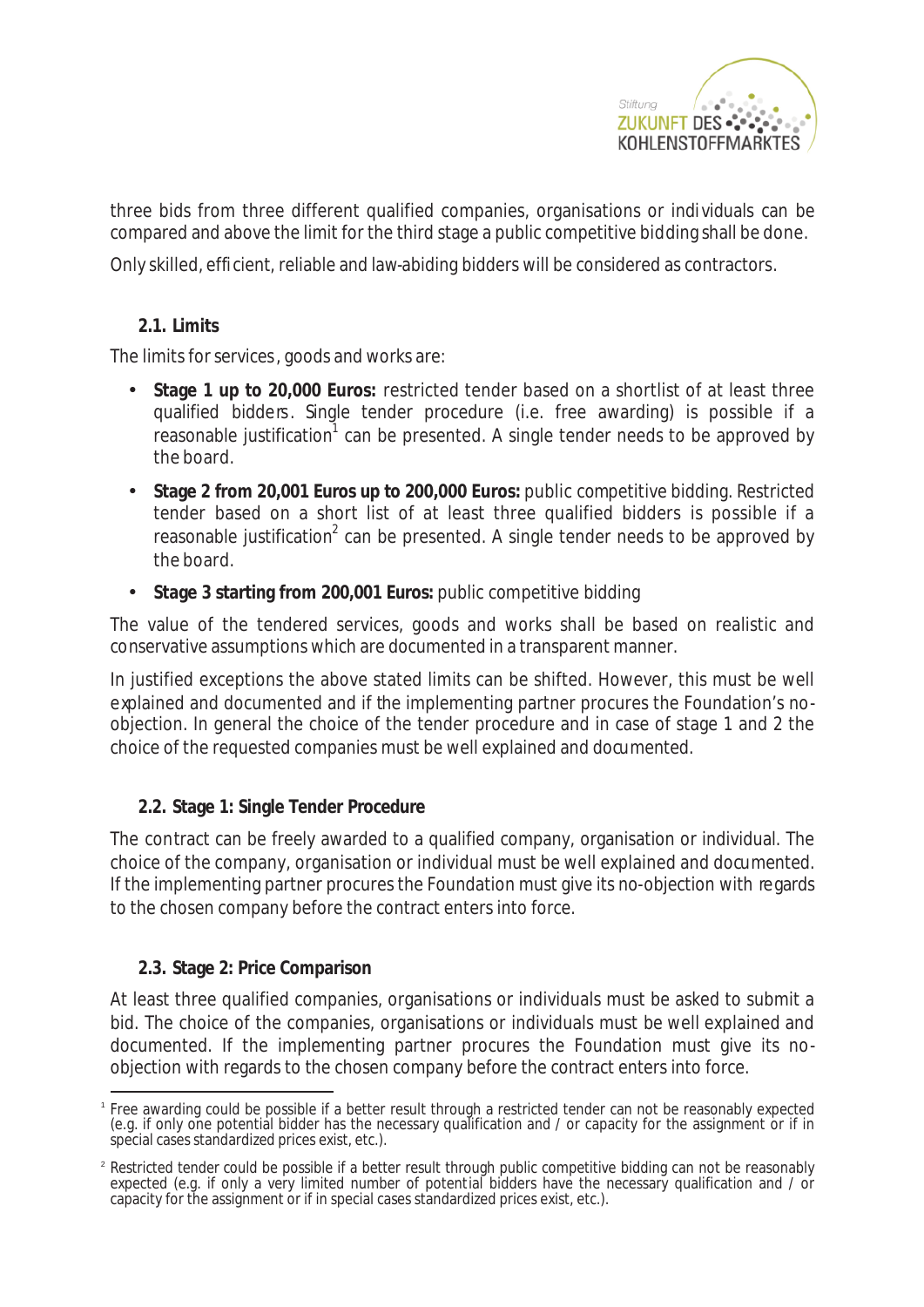

### **2.4. Stage 3: Public Competitive Bidding Procedure**

The services, goods or works to be tendered will be advertised in local and / orinternational media as e. g. the local newspapers, radio or television. Services can furthermore be advertised at DEVEX. DEVEX is a webpage where consultants can sign up, but also tenders for services can be announced. This gives all interested potential bidders the opportunity to apply for the contract in question. A list of the goods, services or works to be performed, further documentation on the project which the bidders will need to make their bids and price quotations will be published. For services the terms of reference state whether remuneration will be paid according to actual work performed or on a lump-sum basis. In the case of lump sum remuneration, the terms of reference define the positions considered as key positions which are to be described in detail in the technical tender. The bidders will have a period of at least 21 calendar days to submit their bids.

## **3. Tender Procedures**

#### **3.1. Bidding Documents and Terms**

The bidding documents inform the bidders about the nature and scope of the services or goods and works to be provided and about the conditions of the contract. They will be designed in a way that ensures fair and transparent competition with equal opportunities for all bidders. To this end the bidders will also have to be informed about the selection criteria and how these are weighted in the evaluation of the bids. As a general rule, the documents include:

- general information about the project and the supplies and services to be provided;
- information on the execution of the bidding process and evaluation procedures;
- sample form of tender;
- general and specific conditions of contract and, if appropriate, draft contract;
- specimen declaration of undertaking;
- for goods and works:
	- general technical conditions of contract, neutral technical specifications with bill of quantities, specifications or performance criteria for performance-based contracts;
	- clear and complete design documents;
	- specification of standards and measuring system applied;
	- standard forms of bid bond, advance payment bond and performance bond
	- preliminary cost estimates, unless there are serious reservations against their disclosure.

The procurement conditions clearly and unequivocally define the obligations to be entered into by the subsequent contractual parties. In particular, this applies to the scope of supplies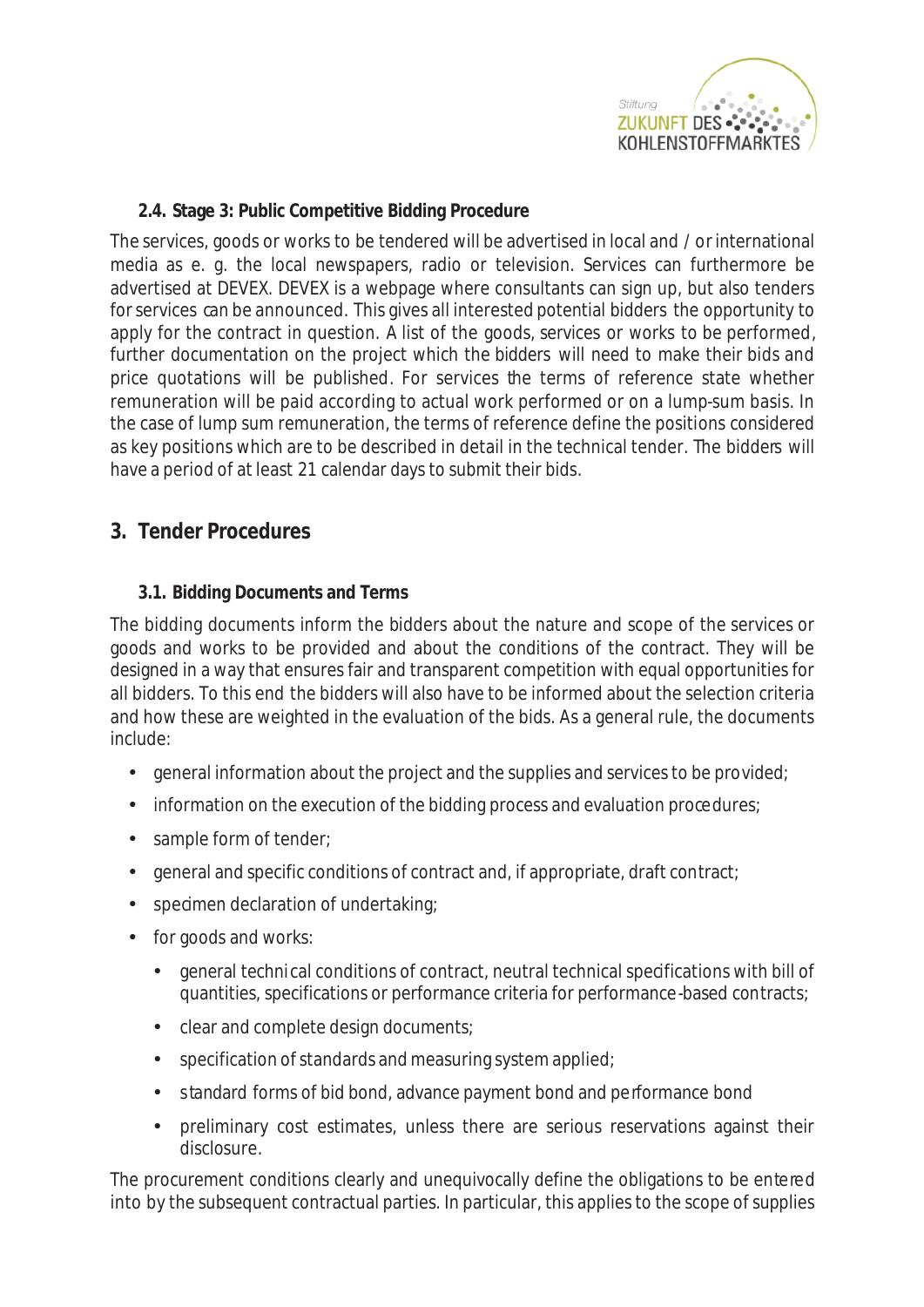

and the place of delivery, liability and warranty obligations, and public charges and levies to be borne by the bidder.

The bidding documents specify the currencies in which the bid price is to be expressed. Usually the currencies of bids are commonly used international currencies (such as the US dollar or the Euro) and/or the national currency of country in which the services or goods and works will be delivered. With regard to possible changes in the exchange rates during the procurement process, the relevant date for the conversion of bid prices will be specified. Such date should be as near the bid opening date as possible. Also the rate to be used for the conversion will be indicated (usually the selling rate published by an official source on a specific date).

The technical bid (for services or works) and the price quotations must be submitted in separate sealed envelopes. However, in stage 2 (restricted tender based on a short list of at least three qualified bidders) the technical and the financial bid can also be submitted in one sealed envelope. If the Foundation procures at least one original of each must be sent to the Foundation or if the implementing partner procures at least one original must be sent to the implementing partner by the deadline given in the request for tenders. After that point in time no amendments or additions may be made to the bids. Any attempt to do this can result in exclusion from the remainder of the selection process. The bids will be opened immediately after expiry of the deadline. The envelopes containing the price quotations remain sealed and are only opened for those bidders who have achieved at least 75% of the points to be awarded in the assessment of the technical bids.

#### **3.2. Neglection of Bids**

Bids are in principle disregarded if

- Anybody involved in the tender procedure has influenced the selection procedure with illegal payments or by granting or promising other advantages, or if circumstances suggest that such influence has been exercised;
- $\bullet$  the bid has been received after expiry of the deadline;
- the bid does not fulfil the criteria in the request for tenders in essential points, if it is incomplete or contains inadmissible restrictions;
- the statement by the bidder that he is associated with other companies does not clearly show that the former or the latter will not apply to participate in the same project as manufacturers, suppliers or construction firms;
- the consultant and/or the construction company has not submitted a declaration of undertaking in compliance with the specimen in Annex 1.
- The bidding documents are not signed by an authorized representative of the bidder

#### **3.3. Assessing the Bids**

a) Services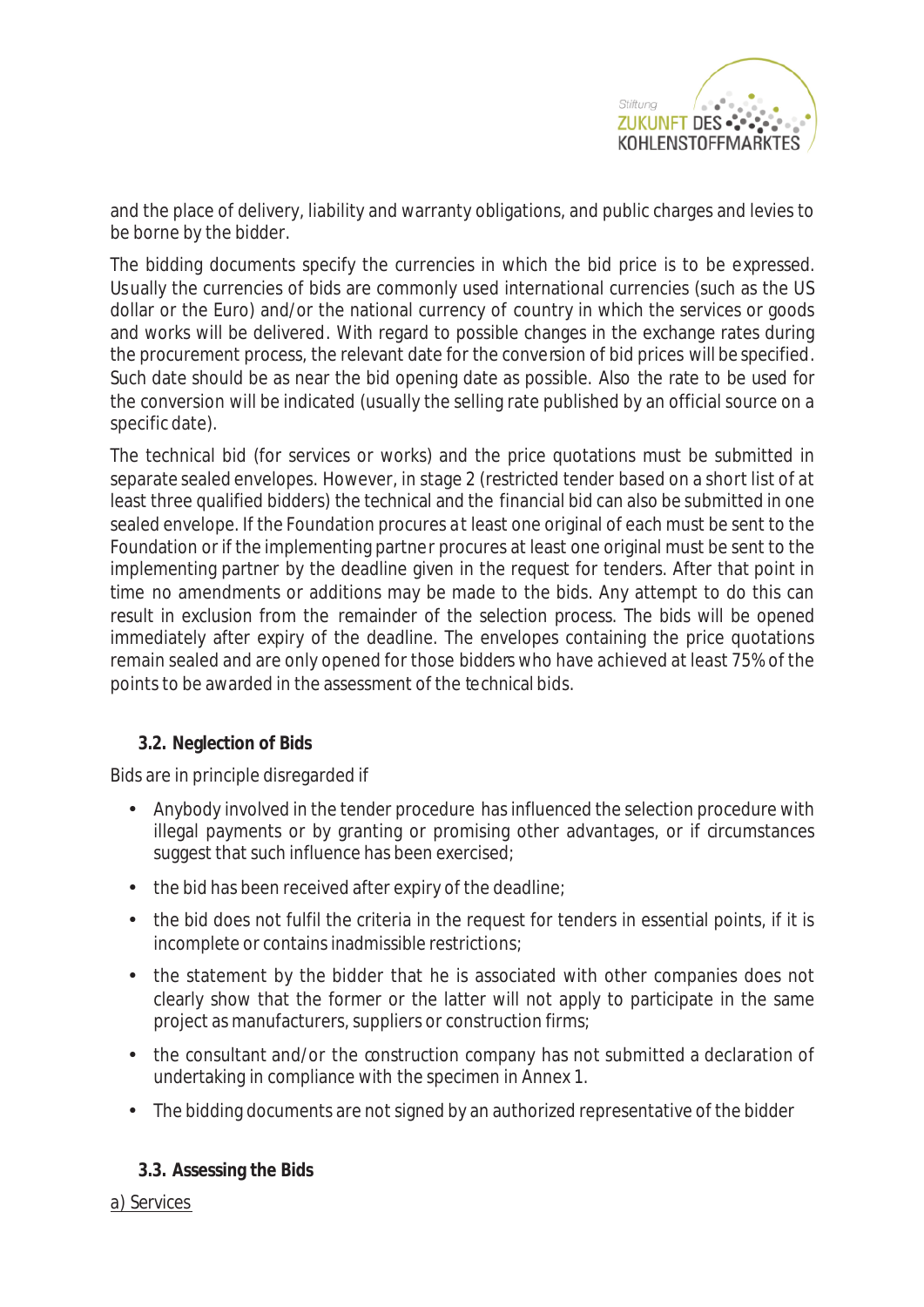

The bids will be assessed by the Foundation or if the implementing partner procures by the implementing partner. When consultancy contracts are being awarded the technical qualifications of the bidders and the quality of the services offered are of decisive importance.

The technical bids for services will be assessed on the basis of a list of criteria established in advance (details and explanations are given in Annex 2).

In principle the price quotations will be assessed by the total price (not including customs and excise duties, taxes and levies in the project-executing agency's country), after correcting any arithmetical errors and after deducting cost items that, as stated in the request for tenders, are not to be included in the assessment. Incidental costs and additional services that are paid separately can be assessed by quantity, if this is the only way to make price quotations comparable. Any items missing in individual cases can be added, and this will be done on the basis of the most expensive bid opened. For the purpose of comparison the total adjusted price calculated will be converted to the currency that is to be applied in the assessment as stated in the request for tenders, at the exchange rate fixed. The steps taken to calculate the total adjusted price will be explained in detail by in the assessment report.

The price quotation will generally account for 30% of the overall rating. If it is to be given greater weight, e.g. in the case of supervision of construction work, this will be stated in the request for tenders.

The price quotation with the lowest adjusted value will receive the maximum possible number of points (generally 30). The number of points awarded to the other price quotations opened is reached by dividing the total adjusted price in the lowest bid by the total adjusted price of each other bid and then multiplying by the maximum possible number of points.

Negotiations with the bidder as well as alterations of bids between the opening of the bids and the end of the evaluation of the bids are not admissible. However, clarifications from the bidders that are necessary for the evaluation of the bids may be sought. Neither the clarifications demanded nor the alterations made by the bidder may lead to any changes in the contents or price of the bid. Queries on the part of the Foundation or the implementing partner and responses from the bidder must be in writing.

**Total Evaluation**: The technical bid with the highest rating will receive the maximum possible number of points (generally 70). The number of points awarded to the other bids for services is reached by dividing the rating of each by the rating of the top bid for services, and then multiplying by the maximum possible number of points. The number of points given for the price quotation will be added to the number awarded for the technical bid. The order of the bidders will be determined by the total number of points awarded. The bid with the highest total number of points will be the best received.

#### b) Goods and Works

Bids that are not rejected are evaluated. The purpose of the evaluation is to determine the most advantageous offer by assessing the relevant factors of the individual bids and by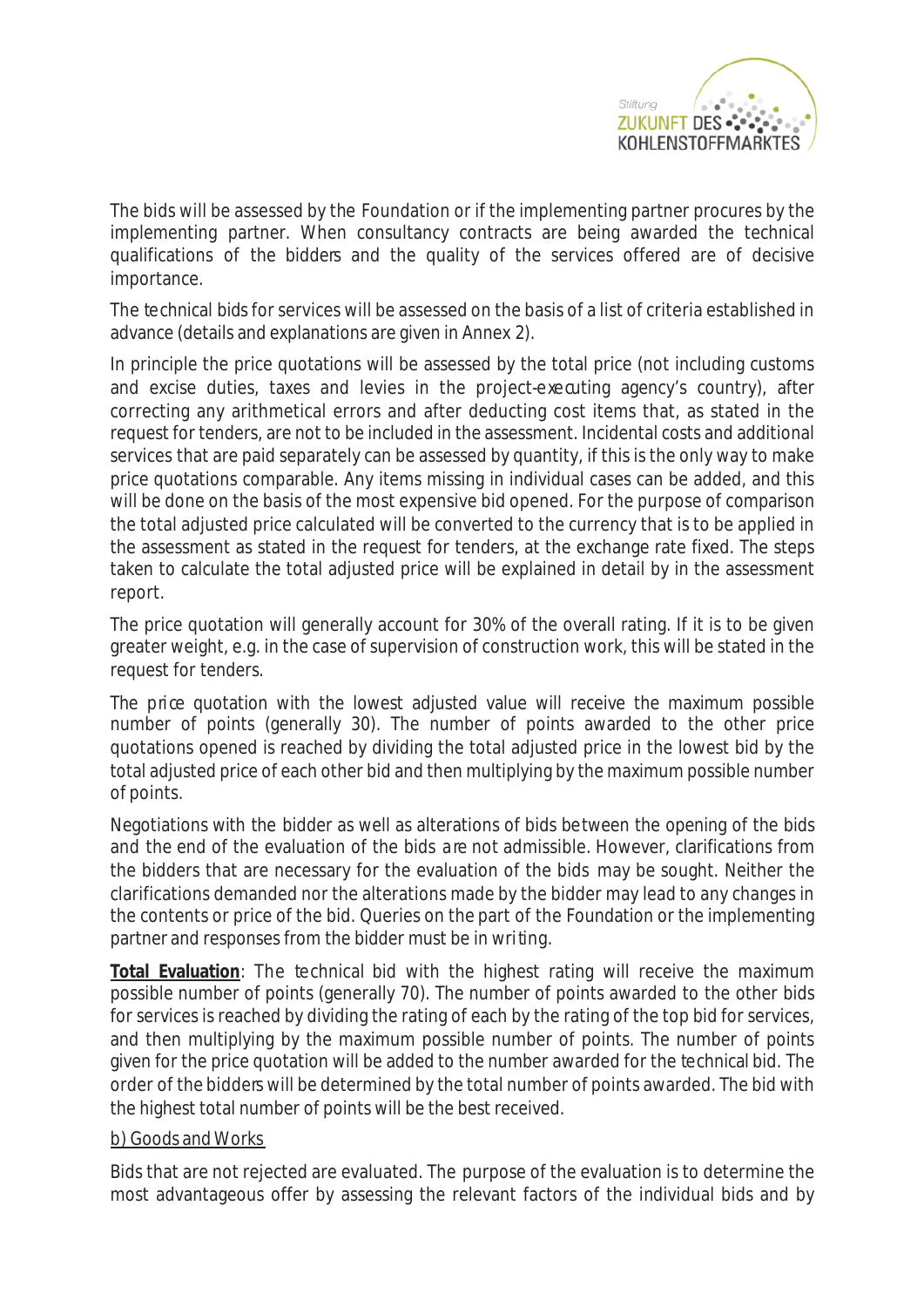

subsequently comparing all the bids submitted. If specified in the bidding documents, the evaluation includes not only the price offered but also other factors that are relevant to the success of the project and that can be quantified, such as the delivery or construction period, personnel, equipment lists, costs of operation and total useful life, supply of spare parts, service, and the qualification for training local personnel.

The bids that have not been rejected are examined individually for technical and arithmetic correctness. Bids are evaluated and weighted in quantitative terms, in monetary units where possible and only according to the criteria stipulated in the bidding documents. The most advantageous bid determined on the basis of this procedure after correction of any arithmetic errors will win the contract. The lowest bid price alone is generally not decisive.

If a bid price appears to be unusually low in relation to the services to be rendered the bidder will be requested to submit a written breakdown of his price calculation. If after review of the notes submitted by the bidder reasonable doubts persist as to whether the required goods and works can be provided at the rates offered and if this is reasonably expected to pose a considerable risk to the performance of the contract, the bid in question will have to be excluded.

To enable a comparison of bids the evaluation of the bid prices will consider the import duties and taxes actually applicable. In cases where competition between qualified bidders would be seriously distorted as a result of local regulations or double taxation agreements, an appropriate procedure will be defined prior to the start of the tender to redress such distortion; a corresponding note will be included in the bidding documents.

If an extension of the validity period became necessary the reasons are to be stated in the evaluation report. An extension of the validity period may not lead to changes in the bid prices. The extension entitles the bidders to withdraw their bids upon expiry of the original binding period without allowing the bid bond to be drawn.

Negotiations with the bidder as well as alterations of bids between the opening of the bids and the end of the evaluation of the bids are not admissible. However, clarifications from the bidders that are necessary for the evaluation of the bids may be sought. Neither the clarifications demanded nor the alterations made by the bidder may lead to any changes in the contents or price of the bid. Queries on the part of the Foundation or the implementing partner and responses from the bidder must be in writing.

#### **3.4. Negotiations on the Contract**

After the evaluation the Foundation or in case the implementing partner has conducted the tender the implementing partner will negotiate the contract with the bidder who has topped the list. If these negotiations are not successful the bidder who came second will be asked to negotiate. The resumption of negotiations with a bidder after negotiations have been broken off is not permissible.

It shall be ensured that the negotiated proposal remains at any time during the negotiations comparable in content to the proposals made by other qualified bidders which fulfil the general and technical procurement conditions.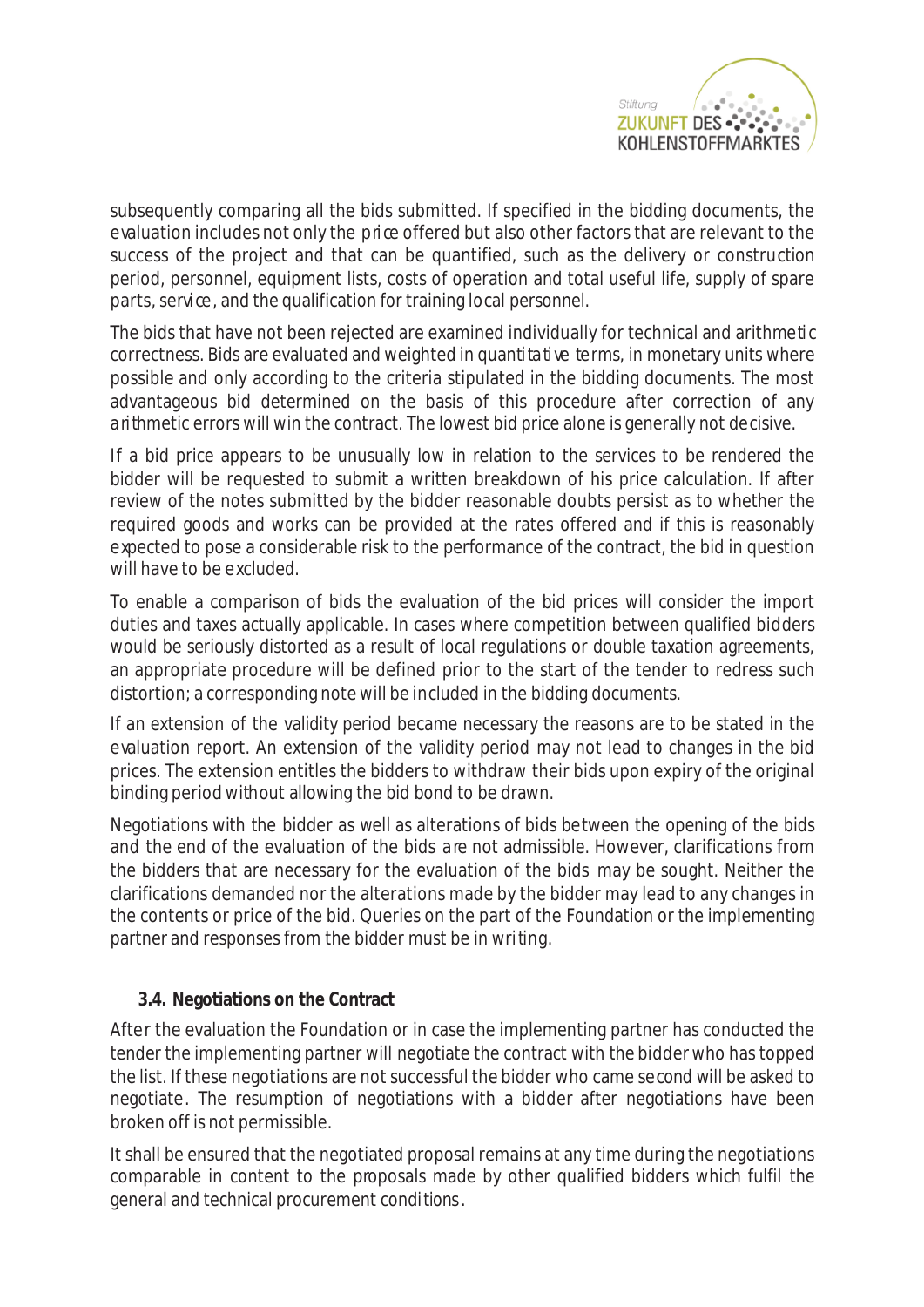

#### Services:

The Foundation or in case the implementing partner has conducted the tender the implementing partner will carry out these negotiations speedily and generally limit them to the following points:

- clarifying the work and the methods to be used, where necessary adjusting the staffing schedule;
- regulations in the contract on other cost items that were not included in the assessment of the price quotation.

Fees and the unit prices for incidental costs are in principle not subject to negotiation, as they were taken into account in assessing the price quotation.

Insofar as lump sum remuneration was agreed, the payment schedule is to be fixed in accordance with the planned services to be rendered. As soon as 70% of the contract fee has been disbursed the remaining instalments are to be disbursed against submission of documents linked to specific project milestones.

An exchange of the personnel or key personnel who are firmly committed to the project after the bid has been submitted cannot be made without the approval of the Foundation or the implementing partner. An exchange of personnel can result in the bid being reassessed.

#### **3.5. Information to the Bidders**

After the award of the contract the qualified bidders which have not been selected will be informed that their bid was not successful and whether their bid fulfilled the general and technical procurement conditions.

On request of the bidders the Foundation or in case the implementing partner has conducted the tender the implementing partner may inform them about the main weaknesses of their bids. No details on the awarding decision will be disclosed. The bidders who were not included in the assessment of the price quotations are given back their price quotations unopened.

#### **3.6. Cancellation of the Bidding Process**

The bidding process may be cancelled if

- competition was inadequate;
- no bid was received that is considered as substantially responsive;
- the responsive bids substantially exceed the budget;
- the technical or financial bases of the procurement have changed materially prior to the award, or
- the rates of the bid are obviously and clearly unreasonably high.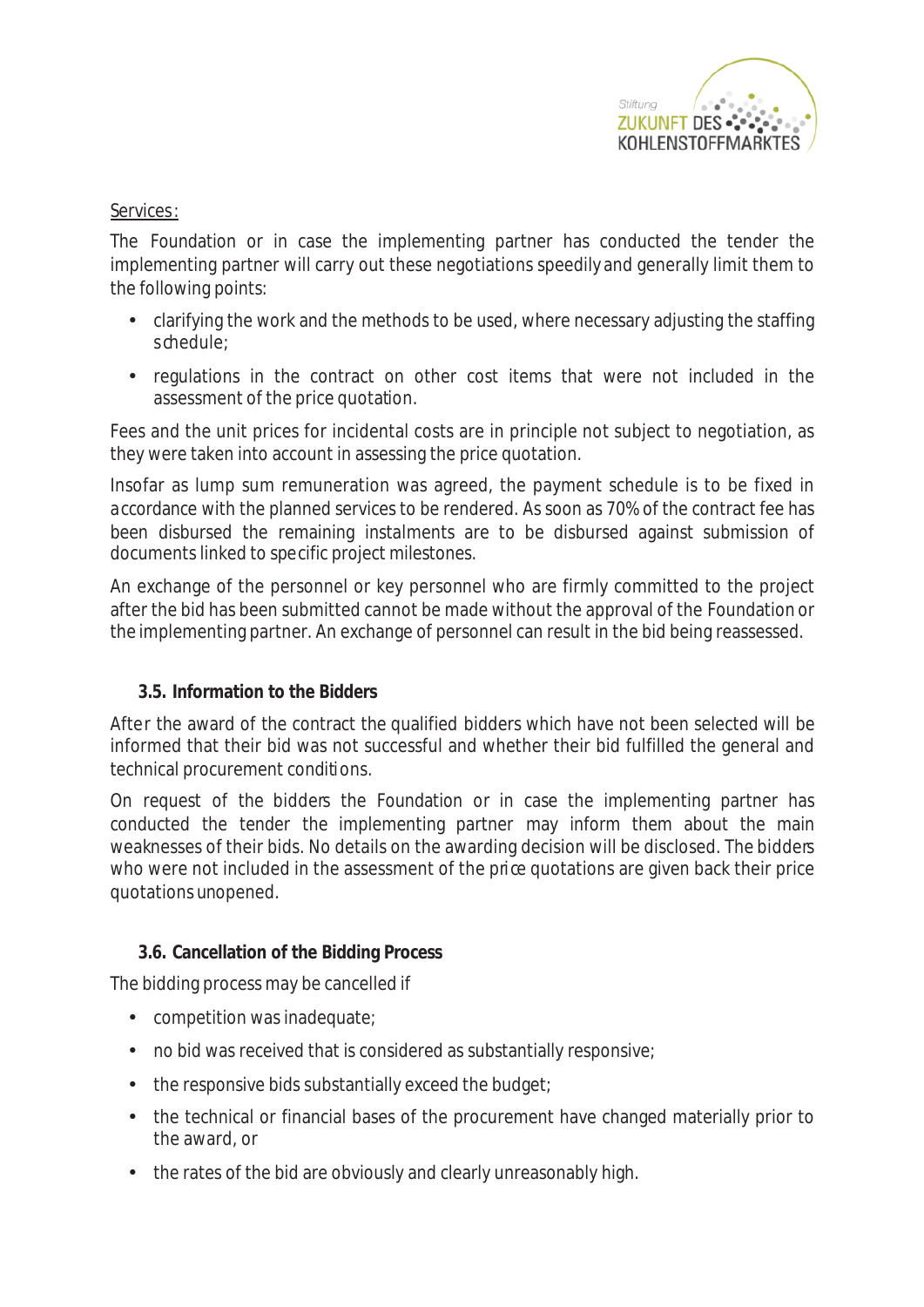

Competition is usually inadequate if clearly fewer bids qualified for evaluation than could be expected from the size of the market, if the prices appear to be clearly excessive or if there is obvious price fixing.

If no substantially responsive bid was received a new qualification procedure may be dispensed with and a new bidding process may be initiated or the contract may be awarded to another qualified bidder.

If the lowest responsive bid is clearly higher than the cost estimate the causes must be analysed whether a reasonable price could be achieved through a new bidding process. If this is not to be expected, after cancellation of the procurement process, negotiations may be conducted with the bidder who has submitted the most advantageous responsive bid in order to determine how a reasonable contract price can be reached by adjusting the scope of the contract and/or by altering the distribution of risks and burdens.

The cancellation of the bidding process must be notified to all bidders stating the reasons. If the bidding process is cancelled a new procurement process is usually conducted under different circumstances that ensure greater competition, for instance by changing the object or the terms of the procurement.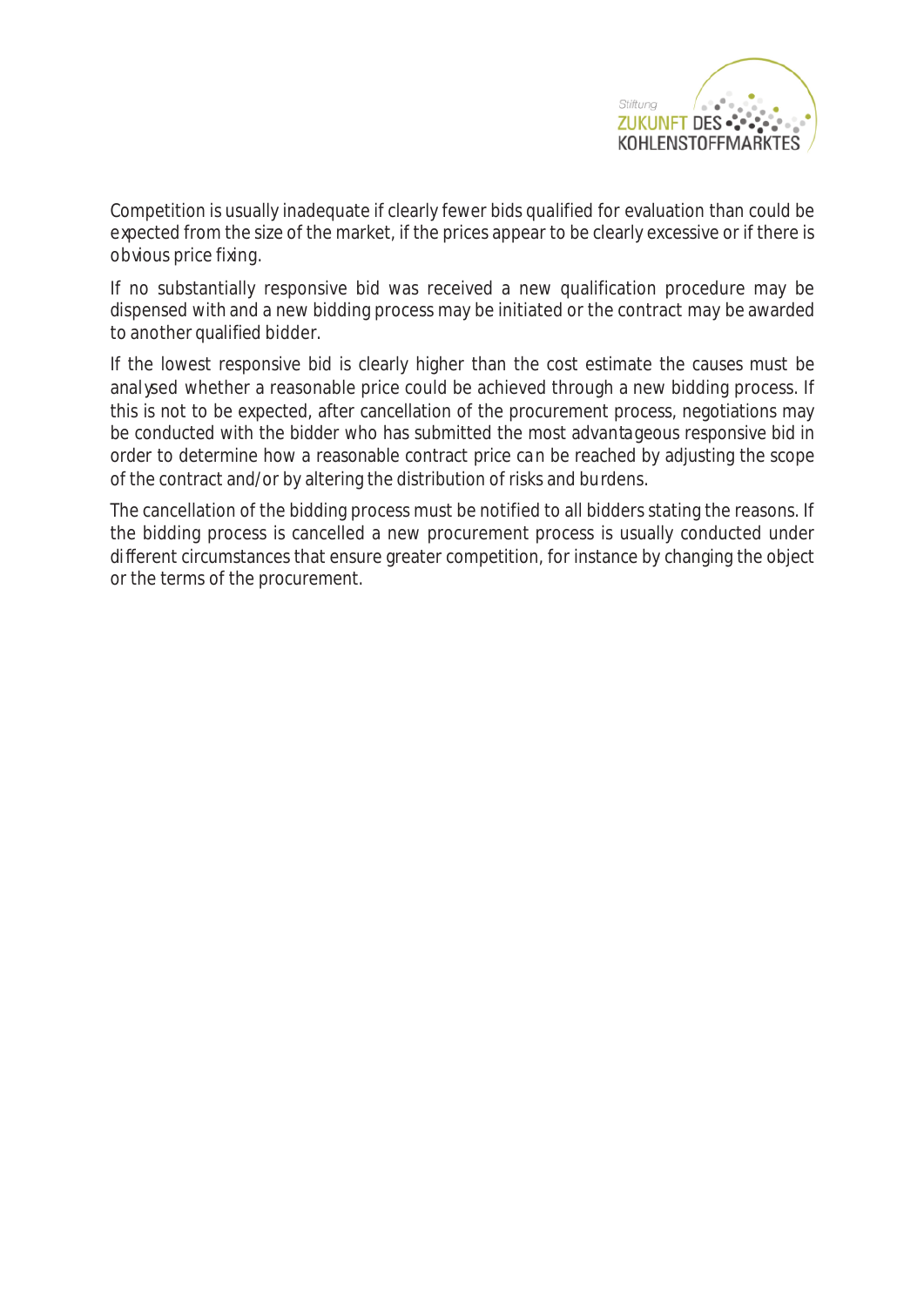

**Annex 1**

#### **Declaration**

We underscore the importance of a free, fair and competitive procurement process that precludes fraudulent use. In this respect we have neither offered nor granted, directly or indirectly, any inadmissible advantages to any public servants or other persons in connection with our bid, nor will we offer or grant any such incentives or conditions in the present procurement process or, in the event that we are awarded the contract, in the subsequent execution of the contract.

We also underscore the importance of adhering to minimum social standards ("Core Labour Standards") in the implementation of the project. We undertake to comply with the Core Labour Standards ratified by the country of  $\mathcal O$  (name of country).

We will inform our staff about their respective obligations and about their obligation to fulfil this declaration of undertaking and to obey the laws of the country of  $\mathcal O$  (name of country).

We further declare that we will comply with the minimum requirements that arise from the fundamental conventions of the International Labour Organisation (ILO) as follows:

- ILO convention No. 87: Freedom of Association and Protection of the Right to Organise Convention, 1948
- ILO convention No. 98: Right to Organise and Collective Bargaining Convention, 1949
- ILO convention No. 29: Forced Labour Convention, 1930
- ILO convention No. 105: Abolition of Forced Labour Convention, 1957
- ILO convention No. 138: Minimum Age Convention, 1973
- ILO convention No. 182: Worst Forms of Child Labour Convention, 1999
- ILO convention No. 100: Equal Remuneration Convention, 1951
- ILO convention No. 111: Discrimination (Employment and Occupation) Convention, 1958

(Place) ......................................, this ................ day of ..........

Name of company ...............................................................

Signature(s)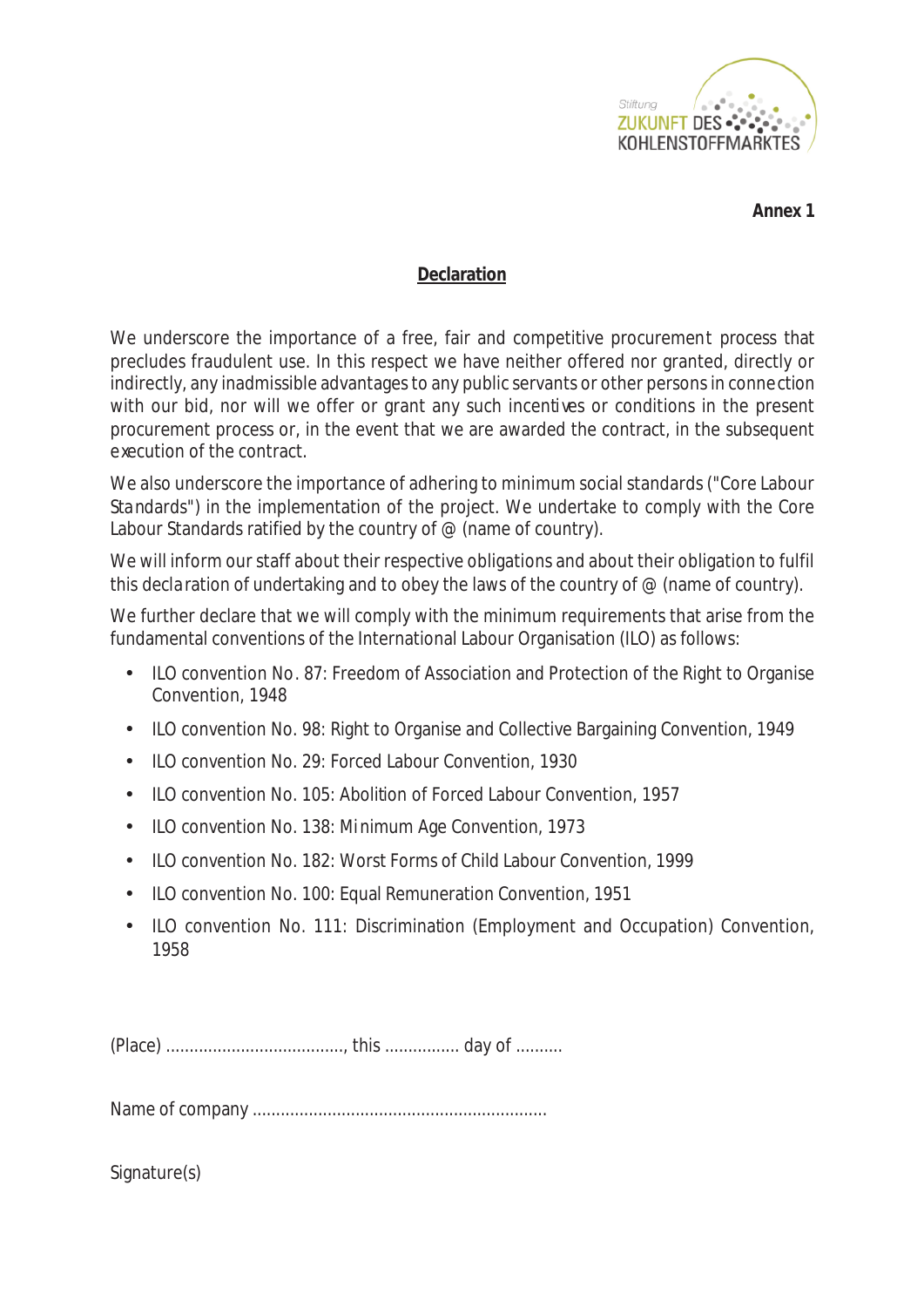

**Annex 2**

#### **Remarks on the Assessment of the Bids**

The bid for services should show that the terms of reference and their objective have been fully comprehended, and that the methods and resources proposed are suitable and will be employed appropriately to fulfil the tasks required. In drawing up the bid for services the bidders should observe the terms of reference, any particular requirements in the request for tenders and the following assessment criteria.

In assessing the bids for services value will be attached to brief and precise statements. As the assessment is made by skilled personnel bidders should refrain from explanations in the style of a textbook. The documents should be complete, clear and arranged in a readable way. Particularly in the case of more complex terms of reference the presentation should include diagrams, tables and graphics.

Only the bidders who receive not less than the minimum number of points laid down in the request for tenders can be considered in the assessment of the price quotations.

The weighting of the criteria will be fixed in the request for tenders in accordance with the requirements of the project. The weight of the "concept and method" will generally be 55%- 60% in the study phase, and 40%-45% for construction supervision. Where sub-criteria have been agreed between the project-executing agency and the Foundation these, and their weighting, will be given in the request for tenders.

The assessment of the bids for services will be based on the following criteria:

| Criteria: |                                                                                                                                 | Points    |           |
|-----------|---------------------------------------------------------------------------------------------------------------------------------|-----------|-----------|
| 1.        | Concept and method:                                                                                                             |           | $40 - 60$ |
| 1.1       | Clarity and completeness of the bid:                                                                                            | about 10% |           |
| 1.2       | Critical analysis of the objective of the project and the<br>terms of reference                                                 | about 30% |           |
| 1.3       | Proposed concept and method, with the programme of<br>work, the staffing schedule and monitoring and<br>coordination mechanisms | about 60% |           |
| 2.        | Qualifications of definitely assigned personnel                                                                                 |           | $60 - 40$ |
| 2.1       | Qualifications of key personnel to be employed on the<br>project, in particular the project manager                             | about 90% |           |
| 2.2       | Qualifications of the personnel in the home office who<br>will monitor and control the team, and provide back-up<br>services    | about 10% |           |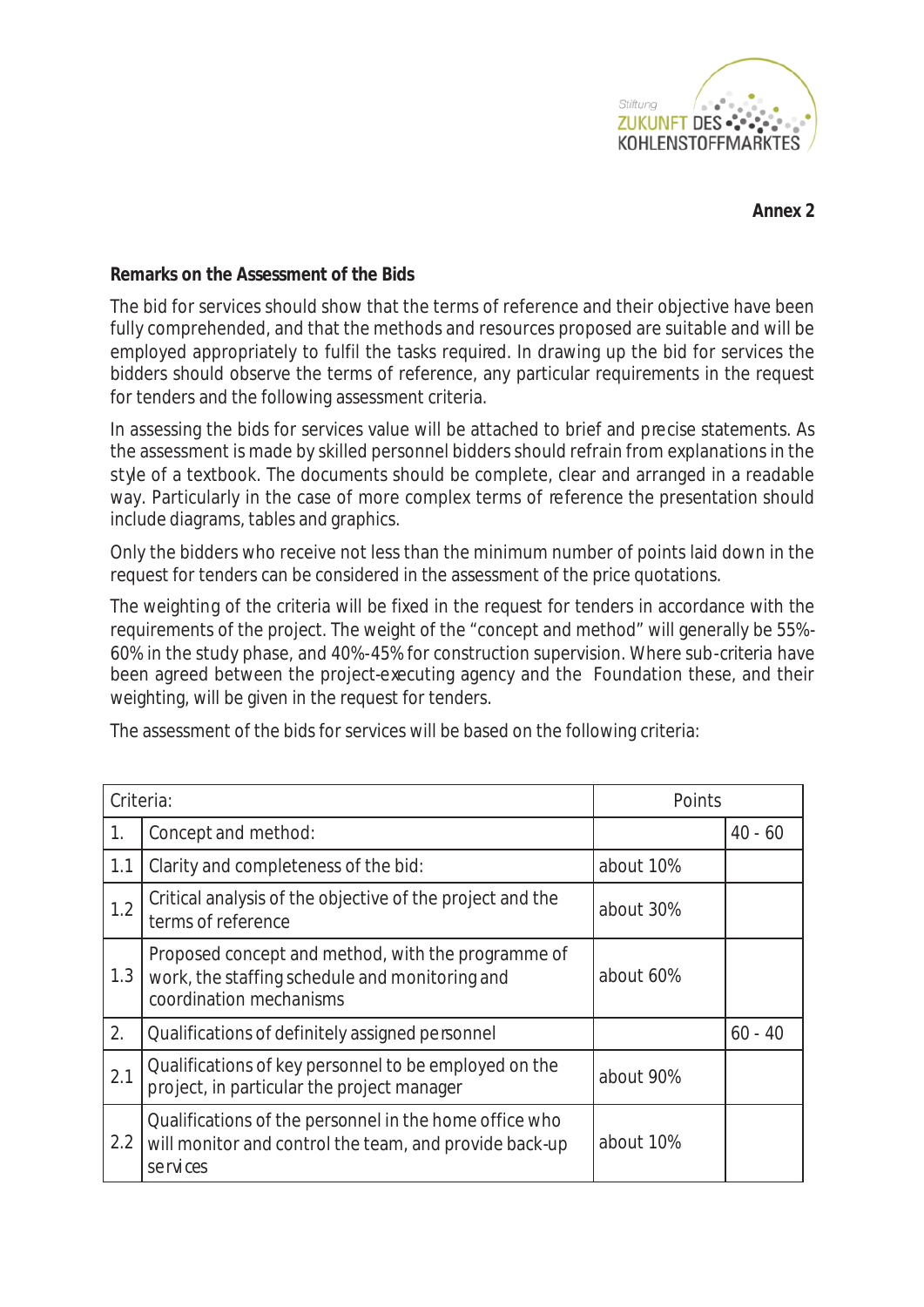

#### **Notes on the Criteria**

#### *1.1 Clarity and completeness of the bid*

The bid for services must take full account, in contents and form, of the terms of reference and the conditions on the bid for services in the request for tenders. All the components of the bid for services that are required must be presented. Clarity in the bid means a clear structure, textual statements supported with appropriate tables, lists and other editorial aids in accordance with the complexity of the terms of reference, and a balanced use of annexes to keep the main text clear and precise. If there are minor omissions in relation to the terms of reference points will be deducted. Omissions that considerably restrict comparison with other bids can cause the bidder to be excluded.

#### *1.2 Critical analysis of the objective of the project and the terms of reference*

The bid for services must show that the consultant has considered the objective of the project and the terms of reference deduced from this critically and in depth. Any doubts about the suitability, consistency and feasibility of individual aspects and the concept as a whole must be expressed. The methodological section must take constructive account of these while avoiding inadmissible restrictions.

#### *1.3 Proposed concept and methods, with the programme of work and the staffing schedule, and mechanisms of control and coordination*

The bid for services must present the methodological approach and the programme of work in such a way that their suitability in regard to the terms of reference can be assessed and they can be compared with other qualified bids. This includes a statement of the work organization planned and the logistics. If in the professional judgement of the assessors and of the Foundation there is evident discrepancy between the terms of reference and the quantities given the bid will in principle not be considered. The text should state clearly how the task is to be solved and the resources used, how the work is to be divided between the team members, how the coordination with those involved and those affected is to be organized and how the quality of the work is to be assured. It must be supplemented with diagrams, tables and, in the case of complex work, appropriate graphics. $3$ 

<sup>&</sup>lt;sup>3</sup> At least as follows:

<sup>-</sup> Summary of planned programme (bar graph: interdependent work stages, persons handling each stage, deadlines for discussions, decisions and submission of reports, etc.)

<sup>-</sup> Staffing schedule (bar chart: times and places of assignment for each professional, continuous/ intermittent assignment, activity; including a table stating the precise periods of duty for each professional, by places of assignment)